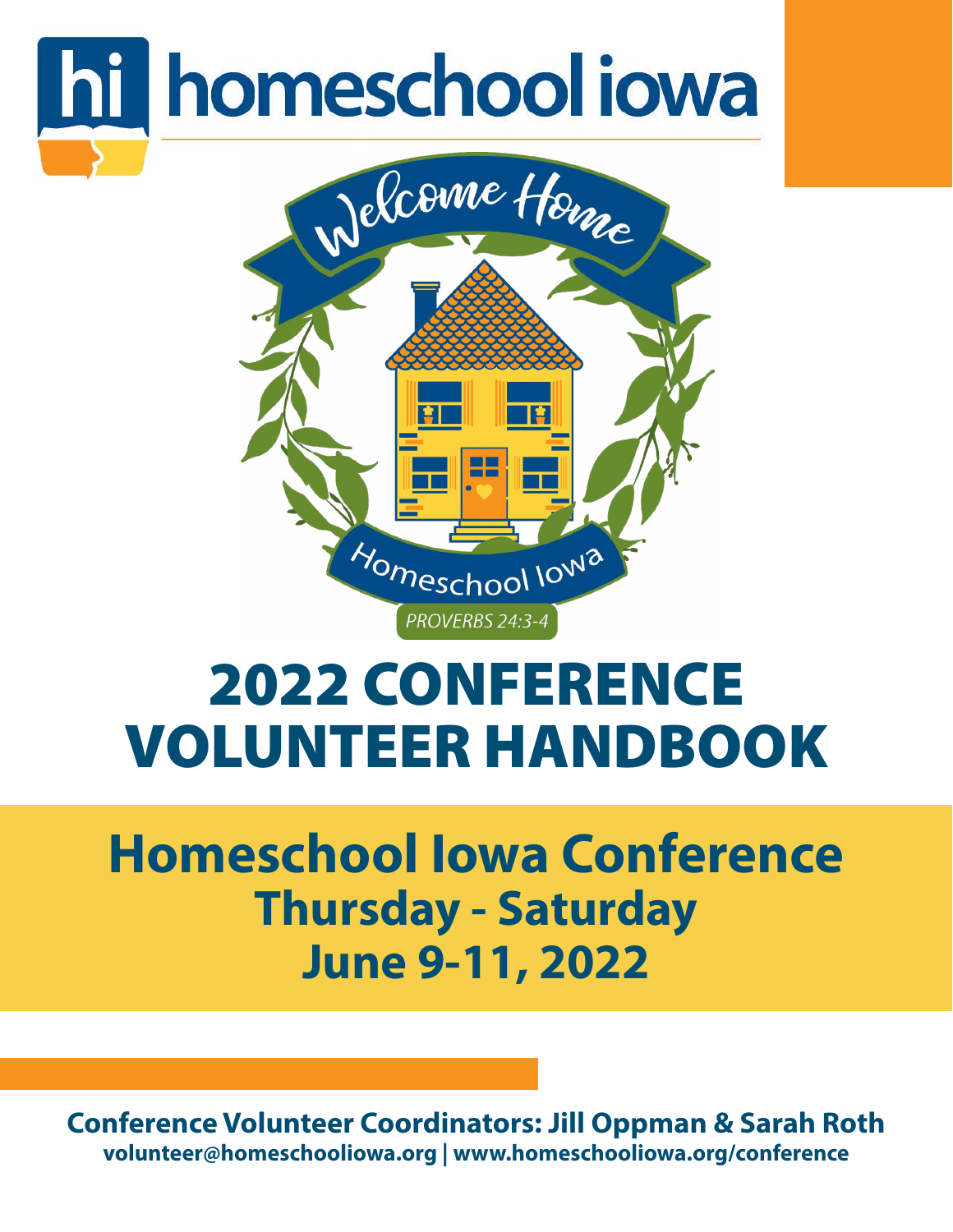# DATES | TIMES | LOCATIONS

| <b>Conference Dates &amp; Times</b> | Thursday, June 9: 9:00am - 6:00pm<br>Friday, June 10 - Saturday, June 11: 8:00am - 5:30pm |
|-------------------------------------|-------------------------------------------------------------------------------------------|
| <b>Conference Site</b>              | Mid-American Energy RecPlex<br>6500 Grand Avenue, West Des Moines, IA 50266               |
| <b>Volunteers Needed</b>            | Thursday: 9:00am - 6:00pm<br>Friday & Saturday: 8:00am - 8:00pm                           |

### **CONFERENCE VOLUNTEER POSITIONS**

### **RECORDING TEAM MEMBER**

Recording Team Members are assigned to serve under the direction of our Conference Recording Coordinator during the conference. This will include operating and monitoring the recording equipment during speaker workshops and keynote sessions.

### **AV & IT TEAM MEMBER**

his de la proposación de la proposación de la proposación de la proposación de la proposación de la proposación de la proposación de la proposación de la proposación de la proposación de la proposación de la proposación de

AV and IT Team Members meet speaker, staff, and attendee needs as they work with our media equipment. You must be familiar with Mac and/or PC computers (and their connections with a variety of display options) and be able to troubleshoot and correct connection difficulties.

### **EXHIBIT HALL TEAM MEMBER**

Exhibit Hall Assistants assist our Exhibit Hall Coordinator to ensure that our exhibitors are well cared for before, during, and after the conference. These responsibilities may include: running errands, helping at exhibit booths as needed, and assisting with exhibitor registration.

#### **HOSPITALITY TEAM MEMBER**

Hospitality Team Members assist in our workshop room areas, distributing workshop materials, recording room head counts, etc. At the end of each session, you will check your assigned area, collect loose materials and take any lost-and-found items to the Homeschool Iowa booth.

### **REGISTRATION TEAM MEMBER**

Registration Team Members are the first "faces" people see at our conference. You will receive complete instructions on your duties during the required brief training session prior to your shift. We count on you to wear your best smile and to be courteous & friendly!

### **SECURITY TEAM MEMBER**

Security Team Members will be responsible to watch various conference entrances, checking each person for required wristbands and directing persons who have no wristbands to the registration area.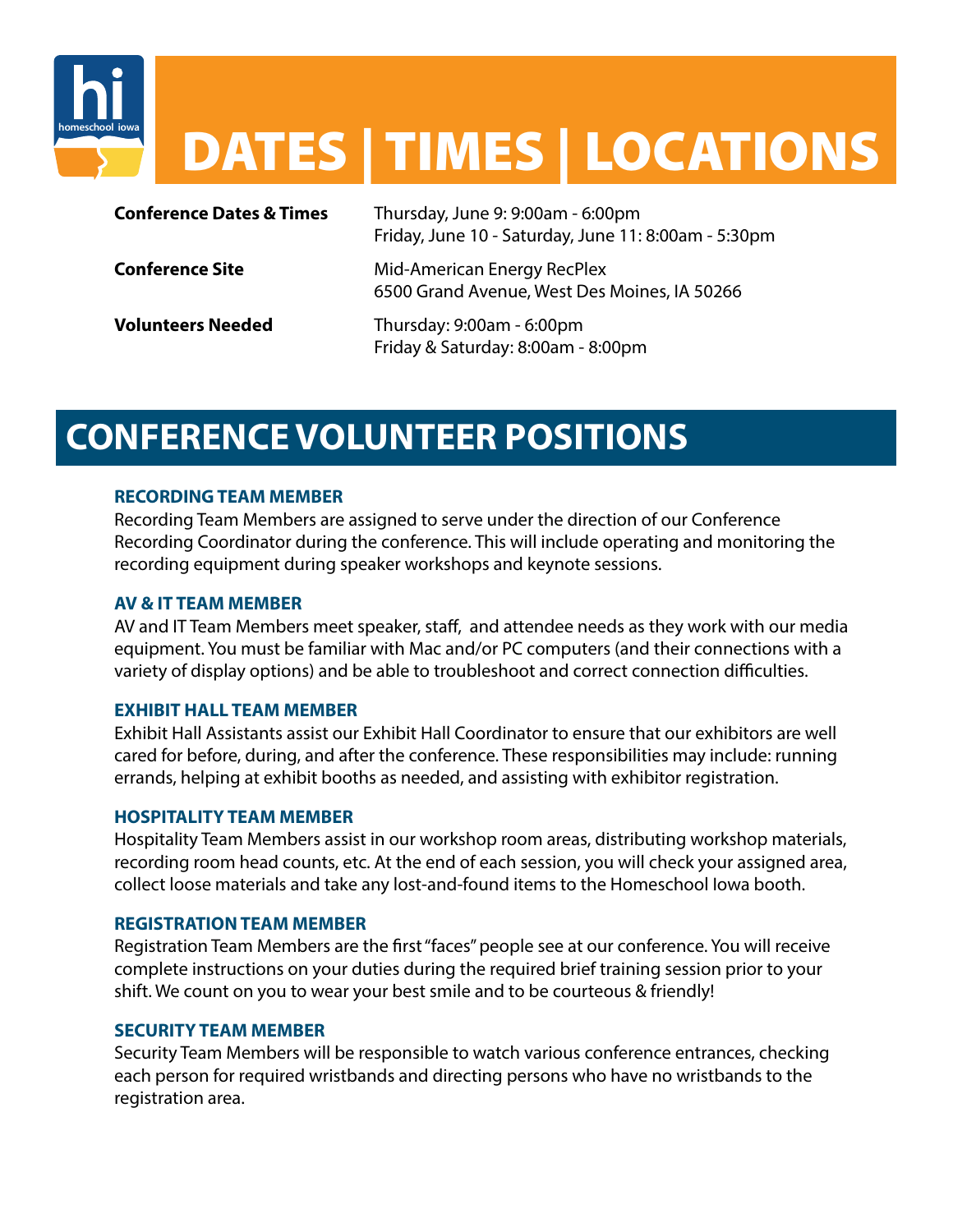## **REQUIREMENTS & BENEFITS**



his de la proposa de la proposa de la proposa de la proposa de la proposa de la proposa de la proposa de la proposa de la proposa de la proposa de la proposa de la proposa de la proposa de la proposa de la proposa de la pr

### **THURSDAY SETUP CREW INFORMATION:**

**Our HI Team Thursday Setup Crew is a crucial part of our volunteer team.**

**• Thursday is a workday to prepare the conference facility and to help our conference exhibitors unload and set-up their displays.**

**• EXHIBIT HALL setup will begin in the morning on Thursday and must be completed by that evening.**

**• USED CURRICULUM SALE setup will begin Thursday at 1:00pm.**

**• Entire families are welcome to volunteer to help with this pre-conference effort. Full-time conference volunteers can assist with Thursday setup, too.**

**• While the work is extremely important, the atmosphere on Thursday is more casual. Please wear comfortable but modest clothing. Some returning volunteers wear the previous year's conference t-shirt.** 

**• If you will need to leave before setup is completed, please indicate this on the volunteer registration form.**

**• Set-up volunteers are asked to report to the volunteer check-in area upon arrival.**

The Homeschool Iowa Conference would not be possible without our tremendous conference team – especially our *amazing* on-site conference volunteers!

If you have two willing hands and a servant's heart, we want you to join our team!

Enjoy this opportunity to help with our conference and be prepared for a rewarding experience!

### **VOLUNTEER REQUIREMENTS**

- Be 18 or older and either a current Homeschool Iowa member, a homeschool graduate, or an adult who has demonstrated dedication toward homeschooling *OR*
- Be at least 14 years old by June 1, 2022, with at least one parent who is a current Homeschool Iowa member and will attend the 2022 Homeschool Iowa Conference
- Complete a volunteer application on or before June 1

### *ALSO, but optional:*

• Be willing to help with setup on THURSDAY, June 9, selected hours from 9:00am-6:00pm (see sidebar).

 *A grab-and-go meal will be provided for those working through the lunch hour on setup day.*

### **VOLUNTEER BENEFITS**

### **FULL-TIME Volunteers serving ALL day, Friday & Saturday, June 10-11, including tear-down on Saturday receive:**

- Friday lunch and Saturday lunch
- A conference volunteer t-shirt

**PART-TIME Volunteers serving at least a 4-hour shift receive:**

• A conference volunteer t-shirt

### **PART-TIME Volunteers serving for one full day receive:**

- Lunch on the day of service
- A conference volunteer t-shirt

### **ALL Volunteers experience serving with an amazing team!**